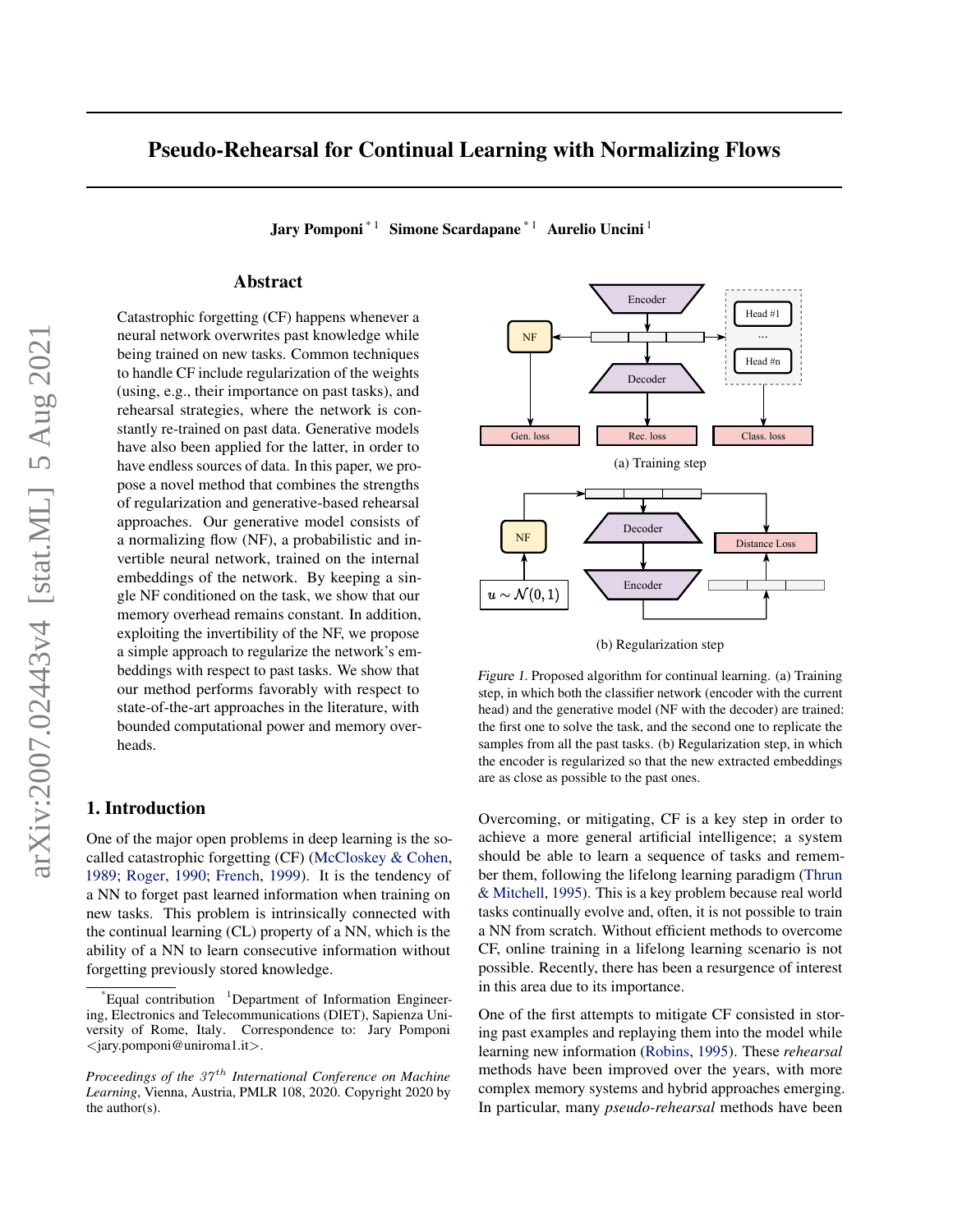proposed, in which the external memory is replaced with a generative model, capable of generating endless samples from the past. Pseudo-rehearsal algorithms, however, require generative models that are both easy to train (in order to provide high-quality data) and simple to condition on the task (in order to avoid having one generative model for each task). Both of these conditions are extremely challenging in practice.

To overcome (or complement) these limitations, many *regularization* methods have been studied over the last years, in which additional loss terms are used to mitigate CF. In elastic weight consolidation (EWC, [\(Kirkpatrick et al.,](#page-8-0) [2017\)](#page-8-0)), for example, past weights are used to regularize the training process, by slowing down the modification of important weights, where the importance is quantifed based on a Fisher information criterion. Alternative regularization strategies are achieved by acting on the previous outputs [\(Li & Hoiem,](#page-8-0) [2017\)](#page-8-0) or gradients [\(Lopez-Paz & Ranzato,](#page-8-0) [2017\)](#page-8-0). Recently, it was also shown that state-of-the-art performance can be achieved by acting on the internal embeddings (i.e., the activations before the classification layer) [\(Pomponi et al.,](#page-8-0) [2020\)](#page-8-0). A more complete overview of CL methods is provided later on in Section 2, or in [\(Parisi et al.,](#page-8-0) [2019\)](#page-8-0).

In this paper, we propose a novel CL method aiming to combine the benefits of pseudo-rehearsal and regularization strategies. Our algorithm is shown in Fig. [1a,](#page-0-0) and can be summarized in three steps:

- 1. Similarly to pseudo-rehearsal strategies, we store information on past tasks by training an auxiliary generative model. Instead of training it on the input space, however, we train it to generate samples from the internal embeddings of the network (the output of the last convolution layer), simultaneously with the main classifier.
- 2. We use a normalizing flow (NF, [\(Papamakarios et al.,](#page-8-0) [2019\)](#page-8-0)) as generative model. NFs are invertible neural networks that can perform sampling and density estimation in both directions. In this way, the NF can be trained efficiently, with no need for additional components such as in generative adversarial networks.
- 3. Finally, we use the sampled embeddings from the trained NF to perform regularization with respect to the past tasks, as shown in Fig. [1b.](#page-0-0)

We claim that (i) training the generative model in the embeddings' space is significantly easier (both in its design and in its optimization) compared to the input space, and (ii) that regularization makes better use of past information stored in the generative model, compared to simply augmenting the mini-batch with new data (similarly to [\(Pomponi](#page-8-0) [et al.,](#page-8-0) [2020\)](#page-8-0)). In our experimental evaluation, we validate these two claims, and we show that our method performs

favorably (or better) than several state-of-the-art approaches, while requiring significantly less memory and computational overhead.

# 2. Related Works

The methods for overcoming CF can be categorized, in line with [\(Parisi et al.,](#page-8-0) [2019\)](#page-8-0) and [\(Maltoni & Lomonaco,](#page-8-0) [2019\)](#page-8-0), in three broad groups. We underline that the boundaries are not always defined, with many methods, including ours, exploiting two or more of these strategies.

- Architectural Strategies: methods that use specific architectures, layers, activation functions and/or weights freezing/pruning, and eventually grow the architecture when needed (e.g., [\(Rusu et al.,](#page-8-0) [2016\)](#page-8-0)). For example, Hard Attention on Task (HAT, [\(Serra et al.,](#page-8-0) [2018\)](#page-8-0)) uses an attention mechanism in order to route the information/gradient flow in the NN and preserve the weights associated to past tasks.
- Rehearsal strategies: in this case, past examples are stored and later replayed in the current mini-batches to consolidate the network. In order to avoid having to explicitly store past examples, which requires a growing memory, *pseudo-rehearsal* algorithms [\(Robins,](#page-8-0) [1995\)](#page-8-0) craft them on-the-fly, most notably exploiting generative models [\(Shin et al.,](#page-8-0) [2017\)](#page-8-0).
- Regularization techniques: in this case, popularized by elastic weight consolidation (EWC, [\(Kirkpatrick](#page-8-0) [et al.,](#page-8-0) [2017\)](#page-8-0)), the loss function on the current task is extended with a regularization penalty to selectively consolidate past information or slow the training on new tasks. Broadly speaking, regularization methods are easy to implement, but they require to carefully select what information is being regularized, and how.

The method we propose in this paper is at the boundary of pseudo-rehearsal and regularization strategies, so we focus on these two classes below. In fact, our method use a generative model in the embedding space and then use the generated embeddings to regularize the network while training on new tasks.

Learning Without Forgetting (LWF, [\(Li & Hoiem,](#page-8-0) [2017\)](#page-8-0)) is one of the first regularization methods. It attempts to alleviate CF by stabilizing the output layer using knowledge distillation. Others well-known regularization methods are EWC, which applies a soft structural regularization computed between the weights' importance relative to the past tasks and the current weights, and Synaptic Intelligence (SI, [\(Zenke et al.,](#page-8-0) [2017\)](#page-8-0)), a modification of EWC, which uses the difference between the current weights and their trajectory calculated during the training. Other methods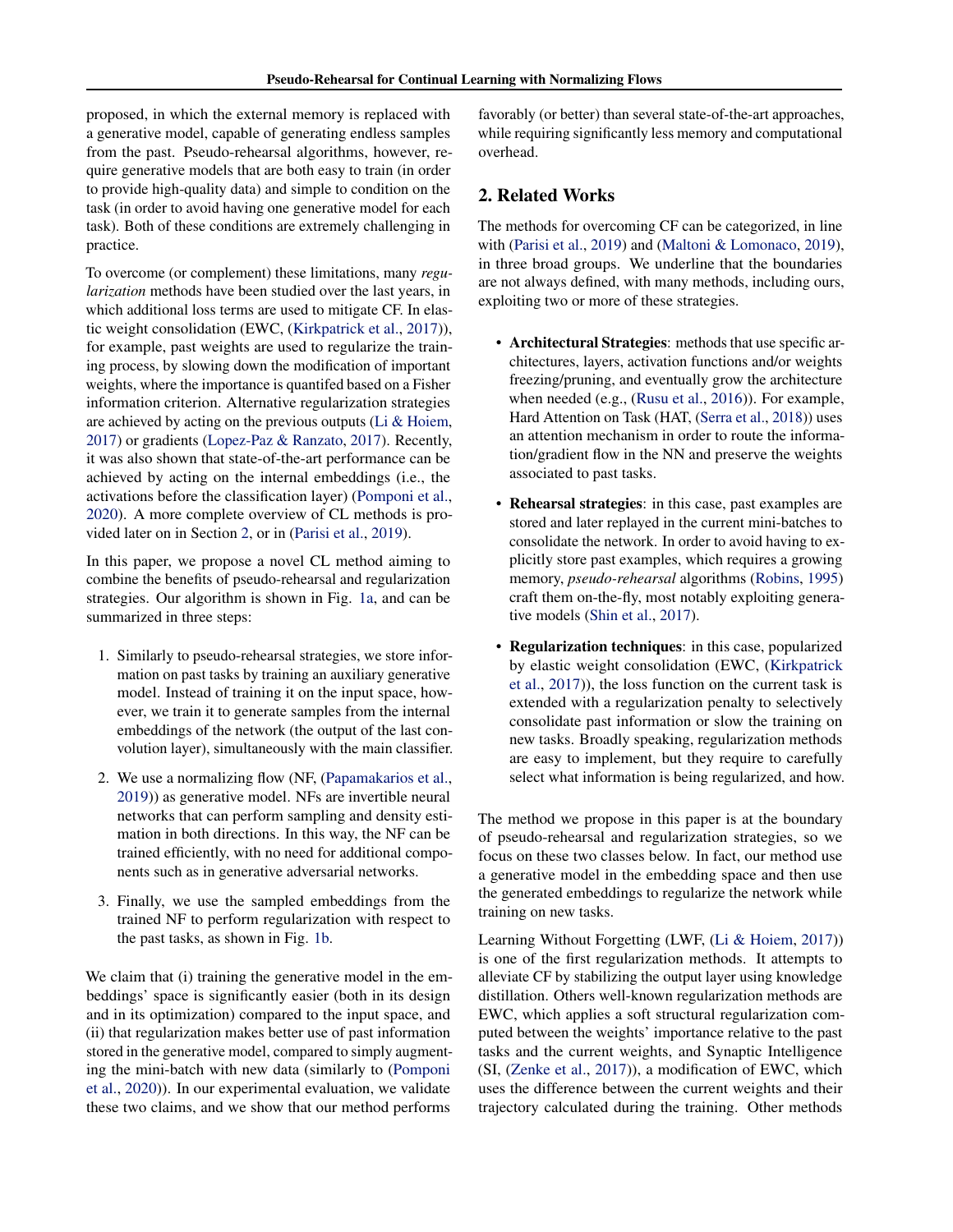include Gradient Episodic Memory (GEM, [\(Lopez-Paz &](#page-8-0) [Ranzato,](#page-8-0) [2017\)](#page-8-0)), Averaged-GEM [\(Chaudhry et al.,](#page-7-0) [2019\)](#page-7-0), and the recently proposed Embedding Regularization (ER, [\(Pomponi et al.,](#page-8-0) [2020\)](#page-8-0)).

In GEM, the external memory is populated with past examples that are used to regularize the direction of the current gradients, in order to move the weights in a region of the space in which all the tasks are satisfied. This method is capable of improving past scores, but it requires to solve a complex minimization problem at every step, which does not scale well with the number of tasks. ER is a regularization technique in which the external memory contains past examples and their associated embeddings, extracted at the end of the training process on the associated task. The memory is used to impose a penalty to constrain the current embeddings to lie in the vicinity of the past ones. This method is extremely fast and requires little memory. The approach we propose in this paper follows the philosophy of ER to act at the level of the embeddings, instead of single weights or outputs. Another novel and interesting approach is proposed in [\(Ebrahimi et al.,](#page-7-0) [2020\)](#page-7-0), in which the authors use an Adversarial Continual Learning (ACL) approach: it aims to alleviate CF by learning a disjoint latent space representation composed of a task-specific latent space for each task and a task-invariant feature space for all tasks.

A more challenging set of methods are pseudo-rehearsal ones. In [\(Shin et al.,](#page-8-0) [2017\)](#page-8-0), the authors proposed a method which consists of two modules: a deep generative model and a task solver. In this way, samples from past tasks can be generated using the generative model and interleaved with information from the new tasks; the solver is used to predict the label associated to the generated images and then regularize the network. In [\(Kang et al.,](#page-7-0) [2020\)](#page-7-0) a similar approach, but based on a Variational Autoencoder (VAE), is proposed: it consists in a VAE and an external NN, which learns to replicate the distribution of the embeddings associated to a task; this external NN can be used to generate images associated to past tasks and reduce CF. Right now, pseudorehearsal methods were strictly evaluated on datasets of relatively low complexity. The question on whether these generative approaches can scale up to more complex domains is still open.

The method we propose here can be considered a pseudorehearsal one, but we focus on a more recent class of generative models [\(Kingma & Dhariwal,](#page-7-0) [2018\)](#page-7-0), and we apply them at the level of embeddings instead of in the input space. We note that in the literature on generative models, a number of authors have considered similar combinations of autoencoders with a generative model on their latent space. In [\(Rezende & Mohamed,](#page-8-0) [2015\)](#page-8-0), the authors applied a NF to learn a VAE prior. This idea has been further studied in [\(Kingma et al.,](#page-7-0) [2016\)](#page-7-0), where the authors proposed a new NF which scales well for high-dimensional embedding spaces. More similar to our proposal, in [\(Guo et al.,](#page-7-0) [2019\)](#page-7-0) the authors proposed a model which uses an adversarial generative model in the embedding space to generate high resolution images.

A relatively new and emerging area of study researches how to mitigate CF when the tasks' boundaries are not known. In this area we highlight [\(Aljundi et al.,](#page-7-0) [2019\)](#page-7-0), in which the authors proposed a task free approach to continual learning, using a regularization-based memory. In [\(Zeno](#page-8-0) [et al.,](#page-8-0) [2018\)](#page-8-0), a task agnostic Bayesian method was proposed, demonstrating the ability of probabilistic models to handle ambiguous task boundaries. Finally, [\(Rao et al.,](#page-8-0) [2019\)](#page-8-0) has introduced the novel idea of unsupervised learning in a lifelong scenario.

Many other methods exists; for a complete review of existing methods see [\(Parisi et al.,](#page-8-0) [2019\)](#page-8-0).

## 3. Proposed method

#### 3.1. Motivation

In a sense, rehearsal methods are close to optimal, because in the limit of a very large memory they recover a standard multi-task setting. On the other hand, these methods require a memory that, usually, grows linearly with the number of tasks. Additionally, the computational requirements increase with the number of tasks, since each past task needs to be remembered (and rehearsed) separately.

Pseudo-rehearsal methods try to overcome these limitations by substituting the memory with a generative model and doing parameter sharing on the generative model, which is incrementally trained on all the tasks and constrained to remember the information about the tasks encountered so far. However, this creates a new set of challenges: (i) the CF problem is removed from the NN, but the generative model itself potentially suffers CF; (ii) doing parameter sharing on real-world images can be difficult.

The aim of this paper is to propose a generative approach which does not work directly on the input, and that can be used to regularize the model instead of simply augmenting the dataset. The key idea of the proposed pseudo-rehearsal embedding regularization (PRER) is to use a generative model to sample new embeddings associated to past tasks. To regularize the network, we (i) reconstruct the images associated to the embeddings, (ii) calculate the embeddings given by the current network; (iii) force the old and the new embeddings to be as close as possible (by moving the current one in the direction of the past ones).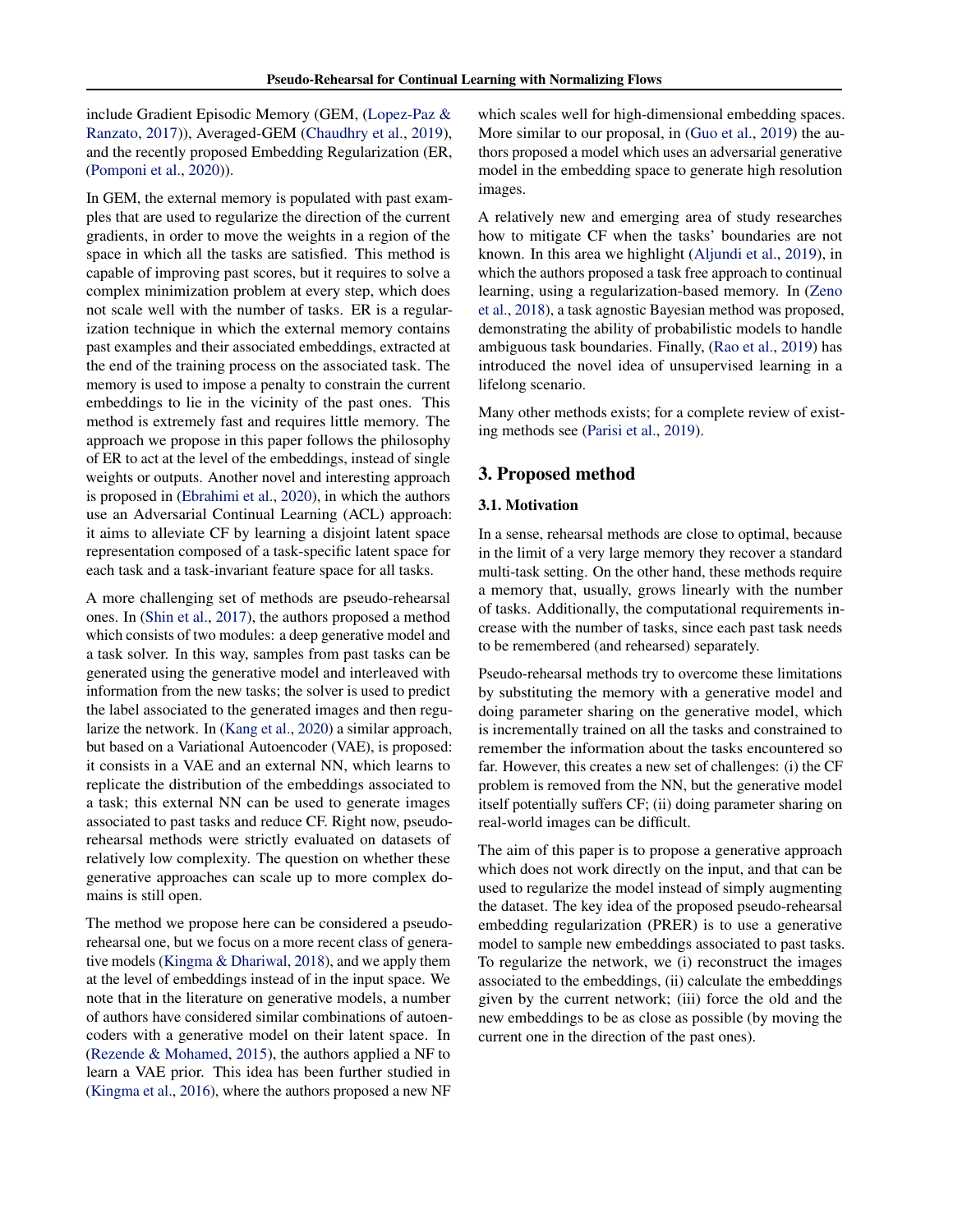#### 3.2. Problem formulation

The following formulation of the CL scenario is similar to the one proposed in [\(Lopez-Paz & Ranzato,](#page-8-0) [2017\)](#page-8-0). We receive a sequence of tasks  $t = 1, \ldots, M$ , each one composed by a set of triples  $\{(\mathbf{x}_i, t, y_i)\}_{i=1}^S \in \mathcal{X} \times \mathbb{N}^+ \times \mathcal{Y}$ , where  $x_i$  is a sample, t is an integer identifying the current task, and  $y_i$  is the corresponding label of  $x_i$ . Within this formulation, the tasks never intersect, and a new task is collected only when the current one is over. The input and the labels can belong to any domain, although most benchmarks in the CL literature have considered the image domain in a classification setting [\(Parisi et al.,](#page-8-0) [2019\)](#page-8-0).

In this paper we focus on a CL scenario in which each task has its own classifier, meaning that only a portion of the NN, that we call the encoder, is shared (top violet part in Fig. [1a\)](#page-0-0). There is no class overlap among different tasks, and accuracy is computed separately for each task. This is done by creating a leaf branch for each task, called head, which classifies only images associated to that task (right part in Fig. [1a\)](#page-0-0). Mathematically, we have a model  $f(\mathbf{x}, t) = S_t(E(\mathbf{x})),$ where  $E(\cdot)$  is the encoder and  $S_t(\cdot)$  a task-specific classifier. In a naive setting, every time we receive a new task  $t$ , we minimize a task-specific loss starting from the current encoder E and the new randomly-initialized  $S_t$ :

$$
\mathcal{L}_t = \sum_{i=1}^S L(f(\mathbf{x}_i, t), y_i), \qquad (1)
$$

where  $L$  is a suitable loss (e.g., cross-entropy). CF appears whenever training on the current task  $t$  degrades the performances on previous tasks  $1, \ldots, t - 1$ .

Such models cannot be used to classify unknown samples, since the belonging task needs to be known a priori. These experiments are suitable for studying the feasibility of training disjoints tasks without forgetting how to solve the previous ones. We leave explorations of alternative scenarios, such as the so-called Single Incremental Task (SIT) [\(Maltoni](#page-8-0) [& Lomonaco,](#page-8-0) [2019\)](#page-8-0), for future work.

#### 3.3. Pseudo-rehearsal in the embedding space

As shown in Fig. [1a,](#page-0-0) we augment the classifier described in Section 3.2 with two additional networks:

- 1. Firstly, we add a decoder network  $\hat{\mathbf{x}} = D(\mathbf{z})$  to approximately invert the encoder network. Both of the networks are trained jointly as an autoencoder network.
- 2. Secondly, we train a generative model to generate samples from  $p(\mathbf{z} | t, y)$ , i.e., embeddings of a specific task and class. This model is implemented with a NF, described in Section [3.4.](#page-4-0)

Given the data for the new task, the training process is divided in three phases:

1) Autoencoder training: In the first stage we train the encoder and decoder networks on the current task, by minimizing a reconstruction loss:

$$
\mathcal{L}_{ae} = \sum_{i=1}^{S} ||\mathbf{x}_i - D(E(\mathbf{x}_i))||^2.
$$
 (2)

To avoid to use all the capacity of the autoecnoder we implement it as a sparse autoencoder [\(Arpit et al.,](#page-7-0) [2016\)](#page-7-0). In this way, by regularizing the layers of our network, not only the reconstruction improves but also the classification scores, due to the sparsity of the produced embeddings.

#### 1.1) Pseudo-rehearsal embedding regularization

If the task is not the first one, we further overwrite a percentage of each mini-batch with samples drawn from the generative model. We sample from the generative model using the same proportions of labels observed in the training sets. In addition to using the generative model to augment the dataset, we also apply a regularization technique similar to the ER method proposed in [\(Pomponi et al.,](#page-8-0) [2020\)](#page-8-0). This step is applied only while we train the autoencoder and only its weights are updated; this step is is depicted in Fig. [1b.](#page-0-0)

Consider a generic sample  $\hat{\mathbf{z}} \sim p(\mathbf{z} | t, y)$  from the generative model. We first project the embedding to the input space using the trained decoder  $\hat{\mathbf{x}} = D(\hat{\mathbf{z}})$ . Then, we regularize the autoencoder by penalizing deviations from the currently generated embeddings:

$$
R(\hat{\mathbf{z}}) = d(\hat{\mathbf{z}}, E(D(\hat{\mathbf{z}}))),\tag{3}
$$

where  $d$  is a distance function. Practically, when training the autoencoder, we augment the reconstruction loss in (2) by computing (3) on all the data we use to augment the dataset.

2) Generative model training: In the second stage, we train the generative model to accurately sample embeddings from the new task  $t$ . This procedure is described in Section [3.4.](#page-4-0) We underline that we use a single generative model conditioned on the task, in order to keep the memory overhead of our method constant. As in the autoencoder training, if the task is not the first one, we overwrite a percentage of each mini-batch with samples associated from the past tasks, drawn from the generative model. In this phase, regularize the embeddings is not needed, since the NF is will be trained on new and past embeddings jointly; the training itself acts like a consolidation of past information.

3) Classifier training: In the third stage, the current taskspecific head  $S_t$  is trained to solve the current task t by minimizing  $(1)$ .

We found that splitting the training into three separate processes helps the stability and improves the results, since each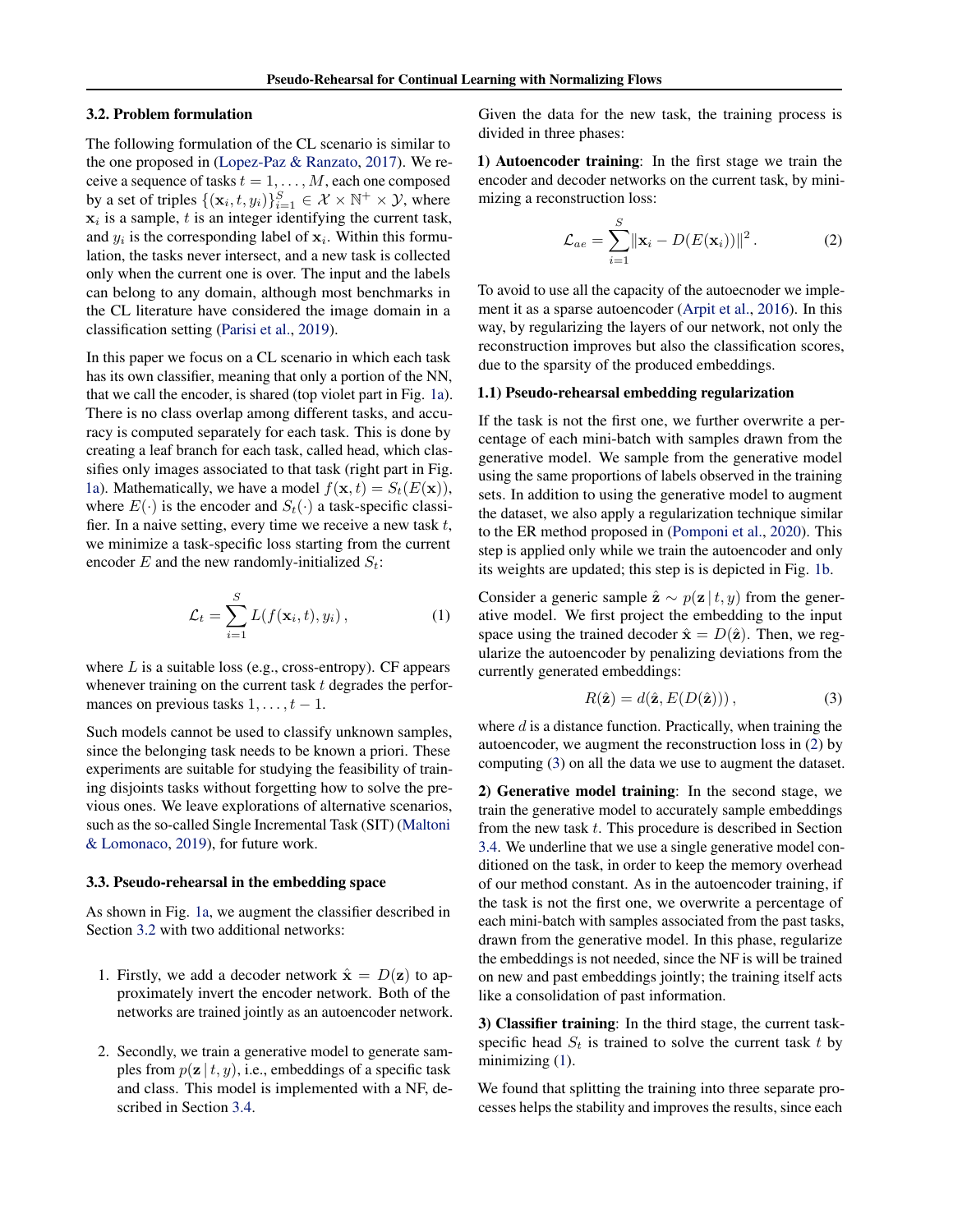<span id="page-4-0"></span>block works with the others already optimized. The computational overhead is also small, since each step updates a small part of the overall architecture (we provide memory and time comparisons in our experimental evaluation).

#### 3.4. Normalizing Flows

To complete the specification of our PRER method, we need to describe a specific generative model to estimate samples from the embedding space. While most generative methods could be used here, we have found normalizing flows (NFs) to be particularly effective for the task. Introduced in [\(Tabak & Vanden-Eijnden,](#page-8-0) [2010\)](#page-8-0) and [\(Tabak &](#page-8-0) [Turner,](#page-8-0) [2012\)](#page-8-0), and popularized by [\(Rezende & Mohamed,](#page-8-0) [2015\)](#page-8-0) and [\(Dinh et al.,](#page-7-0) [2014\)](#page-7-0), NFs are probabilistic models describing the transformation of a probability distribution into a more complex one using a sequence of differentiable, invertible mapping functions. Depending on the type, a NF is capable of efficiently performing sampling or density estimation in either direction [\(Papamakarios et al.,](#page-8-0) [2019\)](#page-8-0).

Ignoring for a moment the conditioning on a given task, let  $u \sim p_u(u)$  be a real d-dimensional distribution which is easy to sample from, and T a transformation  $T : \mathbb{R}^d \to \mathbb{R}^d$ . The key requirements for  $T$  to be a NF are: 1)  $T$  must be invertible, with an inverse denoted by  $T^{-1}$ , and 2) both T and  $T^{-1}$  must be differentiable. We can obtain samples from  $p_z(\mathbf{z})$  by drawing samples from the easier  $p_u(\mathbf{u})$  and then computing  $T(\mathbf{u})$  (forward mapping). Alternatively, we can 'normalize' a known sample  $z \sim p_z(z)$  by applying the inverse transformation  $T^{-1}(\mathbf{z})$  (inverse mapping).<sup>1</sup> Additionally, we can evaluate the likelihood of a known sample z as:

$$
p_z(\mathbf{z}) = p_u(\mathbf{u}) \left| \det J_T(T^{-1}(\mathbf{x})) \right|^{-1}, \tag{4}
$$

where  $J_{T^{-1}} \in \mathbb{R}^{d \times d}$  is the Jacobian matrix of all partial derivatives of  $T^{-1}$ . The prior distribution  $p_u(\mathbf{u})$  is generally chosen as an Isotropic Normal distribution.  $T$  is instead obtained by composing multiple simpler, invertible transformations  $T_1, \ldots, T_L$ , resulting in  $T = T_L \circ T_{L-1} \circ \cdots \circ T_1$ . The arbitrarily complex density z can be constructed from a prior distribution by composing several simple maps and then applying Eq. 4.

As stated before, a NF can perform both sampling and density estimation in both directions. Depending on the specific NF, not all of these operations are necessarily easy to compute [\(Papamakarios et al.,](#page-8-0) [2019\)](#page-8-0). This is due to the fact that to achieve them simultaneously, the model needs both a simple forward mapping, a simple inverse mapping, and the Jacobians have to be easy to compute. In general, this is not always possible, mostly due to a computational tradeoff. Hence, a NF model needs to be built depending on the application.

In our case, we need efficient density estimation and sampling in the inverse mapping (for training), but only efficient sampling in the forward direction (see Fig. [1b\)](#page-0-0). We use a setup similar to [\(Dinh et al.,](#page-7-0) [2016;](#page-7-0) [Kingma & Dhariwal,](#page-7-0) [2018\)](#page-7-0), whose layers we briefly summarize below. Denote by  $u_{j+1} = T_j(u)$  the generic *j*th block of the NF. We build the overall NF by interleaving three types of invertible transformations.

1) Coupling Layer and Affine transformation: Proposed in [\(Dinh et al.,](#page-7-0) [2014;](#page-7-0) [2016\)](#page-7-0), a coupling layer consists in a powerful reversible transformation, where the forward and the inverse mappings are computationally efficient. Here, we use the version presented in [\(Kingma & Dhariwal,](#page-7-0) [2018\)](#page-7-0). Consider a generic split of the input vector  $\mathbf{u}_j = \begin{bmatrix} \mathbf{a} \\ \mathbf{b} \end{bmatrix}$ b  $\bigg). A$ 

coupling layer is defined as:

$$
\log \mathbf{s}, \mathbf{t} = f_{\theta}(\mathbf{a})
$$
  

$$
\mathbf{c}_{\mathbf{b}} = \exp(\log \mathbf{s}) \odot \mathbf{b} + \mathbf{t}
$$
  

$$
\mathbf{u}_{j+1} = \text{concat}(\mathbf{a}, \mathbf{c}_{\mathbf{b}})
$$

where  $f_{\theta}(\cdot)$  is a generic transformation implemented via a NN, and  $\odot$  is the element-wise multiplication. The log det of a coupling layer is simply  $\sum_i \log s_i$ . The main advantage of this layer is that the function  $f_{\theta}(\cdot)$  does not have to be invertible. The main advantage is also a disadvantage, since, due to the simplicity of the affine transformation, a NF implemented with this technique needs multiple layers and blocks in order to have enough expressive power to transform any input into  $p_u(\mathbf{u})$ .

2) Random Permutation: since only a portion of the input is modified in each block, it is required to randomly permute the output of a block in order to modify a new set of parameters in the following block, i.e.,  $T_j(\mathbf{u}) = \mathbf{P}\mathbf{u}$ , where  $\mathbf P$  is a fixed permutation matrix. Clearly,  $T_j^{-1}(\mathbf{u}_{j+1}) = \mathbf{P}^T \mathbf{u}_{j+1}$ , and the transformation has a unitary determinant.

3) Invertible Batch Norm: As in [\(Dinh et al.,](#page-7-0) [2016\)](#page-7-0), we also apply batch normalization, but on the input of the coupling layer instead of the output. It acts as a linear re-scaling of each parameter, thus it can be easily inverted and included in the Jacobian computation. The scaling is done in the following way:

$$
\mathbf{u}_{j+1} = \frac{\mathbf{u} - \boldsymbol{\mu}}{(\sqrt{\boldsymbol{\sigma}^2 + \epsilon})}
$$

and the parameters are iteratively estimated as:

$$
\boldsymbol{\mu} = m\boldsymbol{\mu} + (1-m)\boldsymbol{\mu}_b
$$

$$
\boldsymbol{\sigma} = m\boldsymbol{\sigma} + (1-m)\boldsymbol{\sigma}_b
$$

 $<sup>1</sup>$ As mentioned in [\(Papamakarios et al.,](#page-8-0) [2019\)](#page-8-0), the terms "for-</sup> ward" and "inverse" are simply a convention.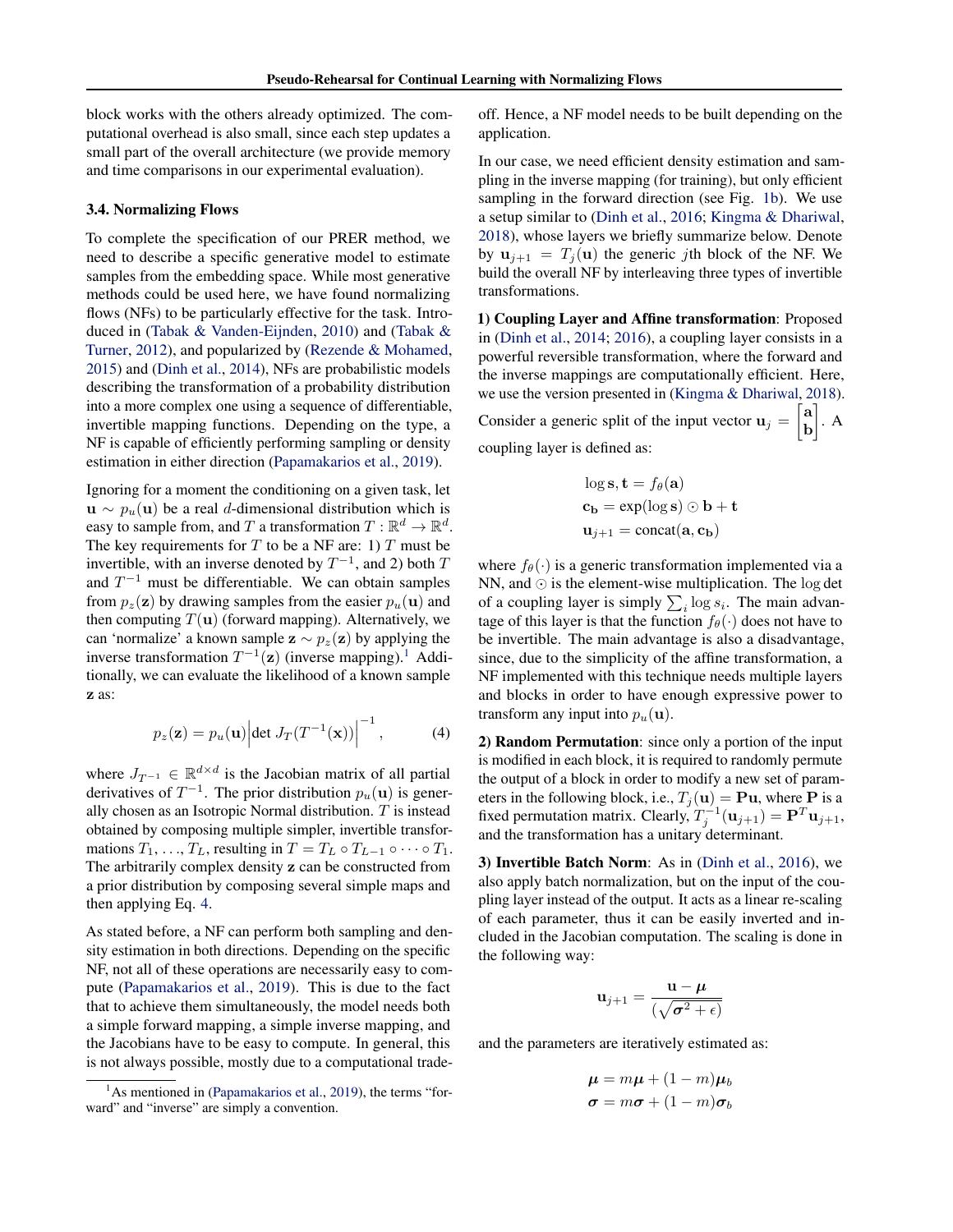where  $m \in [0, 1]$  is the momentum, while  $\mu_b$  and  $\sigma_b$  are, respectively, the mean and the standard deviation of the current mini-batch. On the first batch, the parameters are initialized as  $\mu = \mu_b$  and  $\sigma = \sigma_b$ , and they are updated with each new batch during the training. The log det is computed as:

$$
\Big(\prod (\sigma^2+\epsilon)\Big)^{-0.5}
$$

with  $\epsilon > 0$  a parameter to avoid zero multiplication.

Note that, in our case, we need a NF that is conditioned on the pair  $(t, y)$ . To implement this, we condition the first coupling layer by passing the pair  $(t, y)$  as an additional argument to  $f_\theta$ , in order to be able to generate embeddings for every possible class. The idea is similar to what is done in [\(Winkler et al.,](#page-8-0) [2019\)](#page-8-0). Practically, the conditioning is done by building a one-hot vector with respect to the maximum number of separate classes we presume to observe. We have found the NF to be very easy to train and condition in all our experiments, with no need for specific techniques to avoid CF. In Fig. 2 we show some examples of generated embeddings from the MNIST dataset, using several conditioning vectors.

Furthermore, we implement a multi scale architecture as explained in [\(Dinh et al.,](#page-7-0) [2016;](#page-7-0) [Kingma & Dhariwal,](#page-7-0) [2018\)](#page-7-0). Each mapping  $T_i$  is decomposed into multiple submappings. After each sub-level, the output is split in two, with the first part being sent directly to the output of the level, while the other part flows into the next sub-mapping for further processing. This architecture improves the convergence and the stability, and it results in a smaller number of parameters.

Many others way of building a NF exists; for an in-depth review of the NF literature we refer to [\(Papamakarios et al.,](#page-8-0) [2019\)](#page-8-0) and [\(Kobyzev et al.,](#page-8-0) [2020\)](#page-8-0).

#### 4. Experiments

#### 4.1. Datasets and metrics

For evaluating the proposed method, we consider three different datasets: MNIST, KMNIST [\(Clanuwat et al.,](#page-7-0) [2018\)](#page-7-0), SVHN [\(Netzer et al.,](#page-8-0) [2011\)](#page-8-0) and CIFAR10 [\(Krizhevsky,](#page-8-0) [2009\)](#page-8-0). We evaluate the methods under the previously described multi-head CL scenario; to do so, being C the classes of a dataset, these are grouped in  $M$  sets, each one making up a task containing  $c_m \in \mathbb{N}_+$  classes, with  $c_m > 1$ , giving:  $M = \frac{C}{c_m}$  (with this formulation each task contains the same number of classes, with the exception of the last one if C mod  $c_m \neq 0$ ). In particular, we split the labels by grouping the original ones in an incremental way.

To evaluate the efficiency and to compare the methods two metrics from (Díaz-Rodríguez et al., [2018\)](#page-7-0) have been used.



Figure 2. Visualization of the conditional embeddings produced by the trained NF on the MNIST dataset. We use PCA for visualization.

All these metrics are calculated on a matrix  $R \in \mathbb{R}^{M \times M}$ , where M is the number of tasks, and each entry  $R_{ij}$  is the test accuracy on task  $j$  when the training on task  $i$  is completed. This matrix of scores can be used to calculate different metrics, and we use the following:

Accuracy: it is the average accuracy on the trained tasks. It considers the elements of the diagonal as well as the elements below it, doing so also the evolution of the scores is taken into consideration:

$$
Accuracy = \frac{\sum_{i>j}^{M} R_{ij}}{\frac{1}{2}M(M+1)}.
$$

This metric aims to show the average performance of the model in every step of the training and for each task.

Backward Transfer (BWT): it measures how much information from the old tasks is remembered during the training on the new one. It is calculated as:

$$
BWT = \frac{\sum_{i=2}^{M} \sum_{j=1}^{i-1} (R_{ij} - R_{jj})}{\frac{1}{2}M(M-1)}.
$$

This metric can be greater than zero, meaning that not only the model is remembering everything about the past tasks, but it also improves the score on these. In our scenario, this phenomenon is rare, since heads associated to past tasks are no longer trained.

We use these metrics because they embed all the important aspects of the CL problem: the ability of an approach to mitigate CF and to classify correctly the past tasks, but also the ability to train the model on the current task. They are both important because a model with high accuracy and low BWT is a model not capable of alleviating CF; on the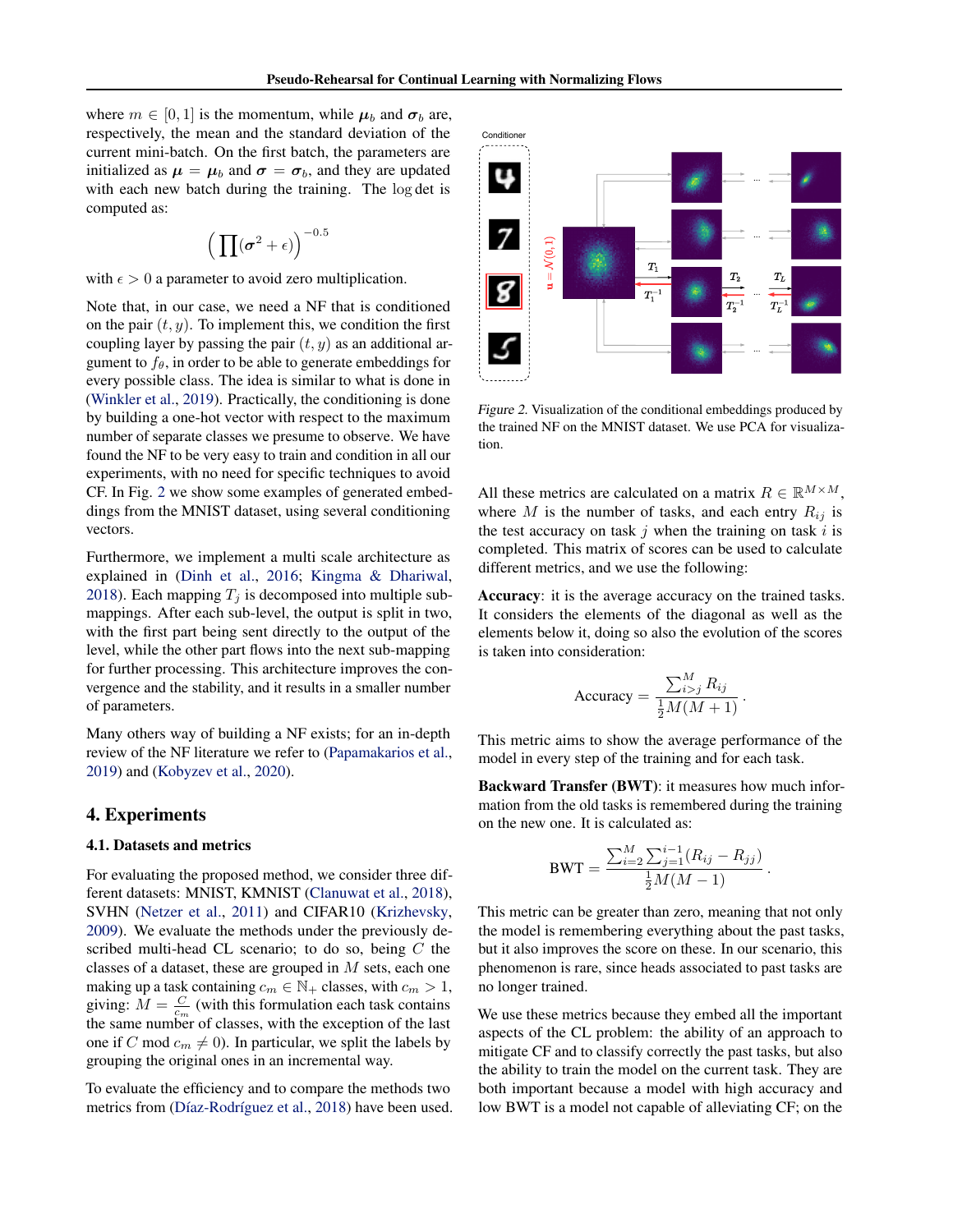|              | <b>MNIST</b>       |                    | <b>KMNIST</b>      |                    | <b>SVHN</b>         |                    | CIFAR10             |                    |
|--------------|--------------------|--------------------|--------------------|--------------------|---------------------|--------------------|---------------------|--------------------|
|              | <b>BWT</b>         | <b>ACCURACY</b>    | <b>BWT</b>         | <b>ACCURACY</b>    | <b>BWT</b>          | <b>ACCURACY</b>    | <b>BWT</b>          | <b>ACCURACY</b>    |
| <b>NAIVE</b> | $-10.09_{+2.46}$   | $92.95 + 1.62$     | $-5.09_{\pm1.46}$  | $95.95_{\pm 1.04}$ | $-12.61_{+1.12}$    | $84.81_{+0.80}$    | $-24.33_{+5.51}$    | $71.28_{\pm 3.66}$ |
| LWF          | $-7.17_{\pm 1.56}$ | $94.94_{+1.04}$    | $-4.30_{\pm 3.64}$ | $94.44_{+1.89}$    | $-12.19_{\pm 0.73}$ | $88.74_{+0.48}$    | $-24.77_{\pm 0.94}$ | $70.71_{\pm 0.30}$ |
| EWC          | $-7.89_{\pm1.44}$  | $94.84_{\pm 0.95}$ | $-3.60_{\pm 3.45}$ | $95.53_{+2.36}$    | $-10.77_{\pm 1.10}$ | $89.32_{+0.73}$    | $-23.95_{\pm 4.12}$ | $71.65_{+4.12}$    |
| <b>GEM</b>   | $-0.60_{\pm 0.24}$ | $99.10_{\pm 0.16}$ | $-1.62_{\pm 0.46}$ | $97.77_{\pm 0.44}$ | $-2.41_{\pm 0.32}$  | $95.22_{\pm0.63}$  | $-5.50_{\pm 0.51}$  | $82.69_{+0.69}$    |
| ER           | $-0.36_{\pm 0.47}$ | $99.39_{+0.48}$    | $-0.73_{\pm 0.30}$ | $98.68_{\pm 0.29}$ | $-1.63_{+0.07}$     | $95.32_{\pm0.06}$  | $-4.73_{\pm 0.63}$  | $82.22_{+0.73}$    |
| PRER         | $-0.14_{+0.01}$    | $99.41_{+0.10}$    | $-0.26_{\pm0.09}$  | $98.70_{+0.20}$    | $-0.46_{+0.17}$     | $95.23_{\pm 0.06}$ | $-3.63_{\pm0.64}$   | $82.67_{+0.94}$    |

<span id="page-6-0"></span>Table 1. Average percentage on 5 runs, and the associated standard deviation, for BTW and accuracy, obtained with each method and evaluated dataset. All the results are calculated on the test sets. Best results within standard deviation are reported in bold.

other hand, low accuracy and high BWT tells us that the constraints applied on the model are too restrictive, blocking the training of the current task.

#### 4.2. Experimental setting

We compare our method to the naive approach –training on all the tasks sequentially without mitigating the CF problem– and to the most popular or related rehearsal and regularization approaches: LWF, EWC, GEM, and ER.

With regard to LWF, since the original method was designed for a 2-task scenario and it is not competitive outside it, we modified the approach by transforming it into a rehearsal approach: we have an external memory which contains past samples and the associated past predictions. When regularizing, the current predictions on past tasks' samples are forced to match the past prediction; in this way, this approach is competitive with the other baseline methods.

For MNIST and KMNIST we train the models using SGD with a learning rate equal to 0.1, while for SVHN and CI-FAR we use Adam [\(Kingma & Ba,](#page-7-0) [2014\)](#page-7-0) with a learning rate equal to 0.001. Regarding PRER, we train both the autoencoders and the NF using Adam, with, respectively, learning rate equal to 1e−3 and 1e−4. We use batch size equal to 64 for all datasets with the exception of CIFAR10, for which we used 128 as batch size. Each dataset have been splitted in 5 tasks by setting  $c_m = 2$ 

We fine-tune all hyper-parameters based on a grid-search and the results from the original papers. For PRER we use 2 levels, each one composed by 10 blocks (each block is composed by: batch normalization, a coupling layer, and a random permutation); each coupling layer is defined as a fully connected network with 3 layers:  $T : \mathbb{R}^{\frac{d}{2}} \to \mathbb{R}^d \to$  $\mathbb{R}^{\frac{d}{2}}$ . We also find that setting the coupling layers scale as  $\tilde{s}$  = sigmoid(s + 2), so that the initial scale is near the identity, helps in stabilizing the training phase.

The encoder is composed by three convolutional layers of 12, 24, and 48 filters for MNIST and KMNIST, and twice these sizes for SVHN and CIFAR10. Each layer has  $4 \times 4$ kernel sizes and stride  $2 \times 2$ . Then, the output of the last convolutional layer is flattened and, using a fully-connected

Table 2. Approximate memory requirements, without taking into account the base network, and training time to do a complete training on MNIST and CIFAR10 are reported. The memory column contains, for each method, the required space (counted as number of floats to store); in order to calculate the required space we define:  $N$  is the dimension of the encoder,  $M$  is the number of tasks,  $c_m$  is the number of classes per task,  $IM$  is the dimension of an image,  $E$  is the dimension of the embedding extracted by the encoder, S is the number of samples saved in the external memory, and NF is the dimension of the pair (NF, decoder) used in our method.

|            |                                | <b>MNIST</b>    |              | CIFAR10         |              |
|------------|--------------------------------|-----------------|--------------|-----------------|--------------|
|            | Memory                         | Memory          | Time(m)      | Memory          | Time(m)      |
| Naive      |                                |                 | $\approx 9$  | ۰               | $\approx 20$ |
| <b>LWF</b> | $M \times S \times (c_m + IM)$ | $\approx 1960K$ | $\approx 20$ | $\approx 7680K$ | $\approx 30$ |
| <b>EWC</b> | $M \times N$                   | $\approx 310K$  | $\approx 12$ | $\approx 2742K$ | $\approx 25$ |
| <b>GEM</b> | $M \times S \times IM$         | $\approx 1960K$ | $\approx 60$ | $\approx 7680K$ | $\approx 70$ |
| ER         | $M \times S \times (E + IM)$   | $\approx 834K$  | $\approx 15$ | $\approx 8180K$ | $\approx 40$ |
| PRER       | $NF + N$                       | $\approx 148K$  | $\approx 20$ | $\approx 1279K$ | $\approx 50$ |

layer, the final embedding vector is produced: for MNIST and KMNIST we use 50 as embedding size, while we use 100 for SVHN and 200 for CIFAR10. The head takes as input the embedding vector, and predicts the class using three fully-connected layers, each of which halves the dimension of its input; we also use a dropout layer, with probability set to 0.2, between consecutive layers. The activation function used in all the models is the ReLU.

We repeat each experiment for 5 times, each time changing the split of the dataset (balanced split based on labels, with proportion 80% train and 20% test) as well as the initial weights of the models.

#### 4.3. Results

In Table 1 we summarize the results concerning accuracy and BTW, while Table 2 shows the required time and memory space for each method. Results in Table 2 are shown for brevity only on MNIST, but they are similar on the other two datasets.

First, we look to the baseline methods. We can see that, in this multi-head scenario, all methods perform better that the Naive approach. LWF and EWC perform better than the naive method but not by much, and they are also more sensi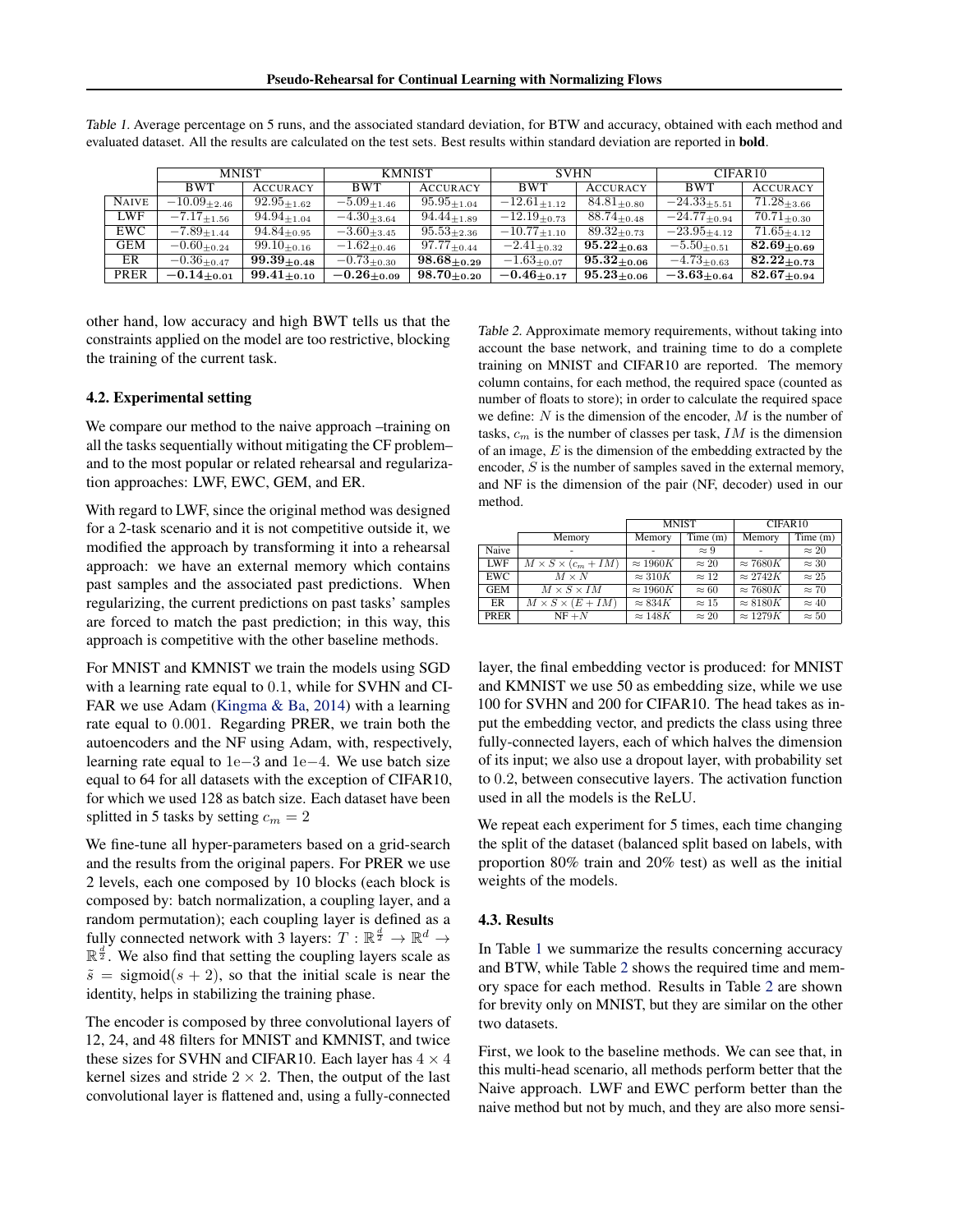<span id="page-7-0"></span>tive to the starting weights (as can be seen by the variance) and, in the case of LWF, also to the images stored in the external memory; furthermore, LWF performance degrades when the dataset becomes more complex, which leads us to conclude that it is not a reliable method for alleviating the CF problem. The others baseline methods, GEM and ER, performs better than LWF and EWC, with ER being slightly better in both BWT and accuracy. If we consider also the required time and the memory requirements, which are summarized in Table [2,](#page-6-0) we can conclude that ER is the best baseline method, because it requires less memory and less time than GEM (as advocated in [\(Pomponi et al.,](#page-8-0) [2020\)](#page-8-0)).

The method we propose, PRER, achieves better BWT score than all the others methods (by a significant margin), and comparable accuracy to the best one; it is also more robust to the weights' initialization. Looking at the required memory space, PRER achieves the best results w.r.t. the others baseline methods, because, given a NF which is large enough, the generative model is capable of generating all the classes encountered during the training, requiring constant memory. In terms of time, it depends mostly on the dimension of the generative model, which needs to be trained separately: in the MNIST example, shown in Table [2,](#page-6-0) the required time is competitive to the other methods due to the small NF that works directly on the embeddings.

## 5. Conclusion

In this paper we introduced PRER (Pseudo-Rehearsal Embedding Regularization), a pseudo-rehearsal method that, by working on the embedding space, is able to generate past embeddings and use them to protect past information while learning new tasks. This approach is a different point of view on the pseudo-rehearsal methods, which usually work on the input space. By working on a lower complexity space, the required time is reduced as well as the dimension of the generative model. Once combined with a decoder, the generative model can be used to generate images associated to past tasks, and to constrain the model by regularizing the embeddings' deviation. We believe that this set of methods can be further investigated, leading to a different view of the pseudo-rehearsal approaches, which, right now, are feasible only for low complexity datasets. We leave an investigation on how the PRER method scales to more complex datasets to future work.

## References

Aljundi, R., Kelchtermans, K., and Tuytelaars, T. Task-free continual learning. In *2019 IEEE/CVF Conference on Computer Vision and Pattern Recognition (CVPR)*, pp. 11246–11255, 2019.

- Arpit, D., Zhou, Y., Ngo, H., and Govindaraju, V. Why regularized auto-encoders learn sparse representation? In Balcan, M. F. and Weinberger, K. Q. (eds.), *Proceedings of The 33rd International Conference on Machine Learning*, volume 48 of *Proceedings of Machine Learning Research*, pp. 136–144. PMLR, 20–22 Jun 2016.
- Chaudhry, A., Ranzato, M., Rohrbach, M., and Elhoseiny, M. Efficient lifelong learning with A-GEM. In *International Conference on Learning Representations*, 2019.
- Clanuwat, T., Bober-Irizar, M., Kitamoto, A., Lamb, A., Yamamoto, K., and Ha, D. Deep learning for classical japanese literature. *arXiv preprint arXiv:1812.01718*, 2018.
- Díaz-Rodríguez, N., Lomonaco, V., Filliat, D., and Maltoni, D. Don't forget, there is more than forgetting: new metrics for continual learning. *arXiv preprint arXiv:1810.13166*, 2018.
- Dinh, L., Krueger, D., and Bengio, Y. NICE: Non-linear independent components estimation. *arXiv preprint arXiv:1410.8516*, 2014.
- Dinh, L., Sohl-Dickstein, J., and Bengio, S. Density estimation using Real NVP. *arXiv preprint arXiv:1605.08803*, 2016.
- Ebrahimi, S., Meier, F., Calandra, R., Darrell, T., and Rohrbach, M. Adversarial continual learning. *arXiv preprint arXiv:2003.09553*, 2020.
- French, R. M. Catastrophic forgetting in connectionist networks. *Trends in Cognitive Sciences*, 3(4):128–135, 1999.
- Guo, Y., Chen, Q., Chen, J., Wu, Q., Shi, Q., and Tan, M. Auto-embedding generative adversarial networks for high resolution image synthesis. *IEEE Transactions on Multimedia*, 21(11):2726–2737, 2019.
- Kang, W., Cheol-Ho, H., and Byoung-Tak, Z. Discriminative variational autoencoder for continual learning with generative replay, 2020.
- Kingma, D. and Dhariwal, P. Glow: Generative flow with invertible 1x1 convolutions. In *Advances in Neural Information Processing Systems*, pp. 10215–10224. Curran Associates, Inc., 2018.
- Kingma, D. P. and Ba, J. Adam: A method for stochastic optimization. *arXiv preprint arXiv:1412.6980*, 2014.
- Kingma, D. P., Salimans, T., Jozefowicz, R., Chen, X., Sutskever, I., and Welling, M. Improved variational inference with inverse autoregressive flow. In *Advances in Neural Information Processing Systems*, pp. 4743–4751, 2016.